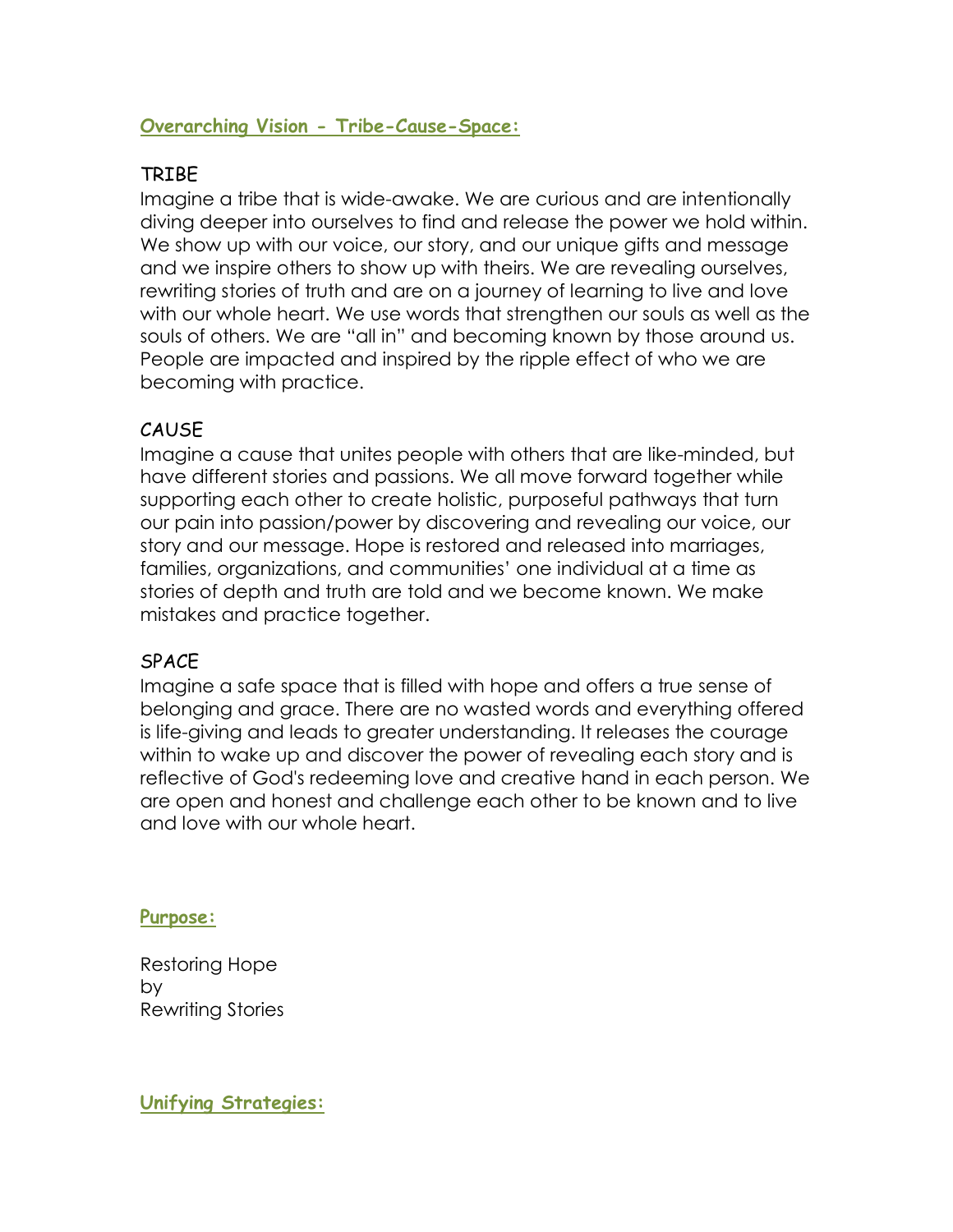### Community

We are better together and so by partnering and building relationships with others in a mutually beneficial way we will lead each other to the purpose God has chosen for each of us individually.

### CORE Care

When I am caring for myself and healthy in all areas I will be my most able to inspire and impact others. By respecting my health and myself I am honoring God's provision for me.

### Connection through Communication

I am at peace and most loving when I experience connection with others and myself through open communication and the practice of whole hearted living.

### Creative Courage

By pushing myself to do things I have never done and finish what I start even when I am afraid I will be fully alive.

### Clear

By keeping my internal and external environments free of excess and clutter I will have more time and energy to focus on the things that will keep me free.

## **Scorecard for Significance:**

#### Community

We are better together and so by partnering and building relationships with others in a mutually beneficial way we will lead each other to the purpose God has chosen for each of us individually.

Online – Engage in online communities that strengthen my CORE and will push to keep me moving in the direction I have set

Mentors – Engage regularly with people that speak truth in my life and push me past where I think I can go

Tribe – Continue building a tribe that is committed to living a life of practice and engage with them regularly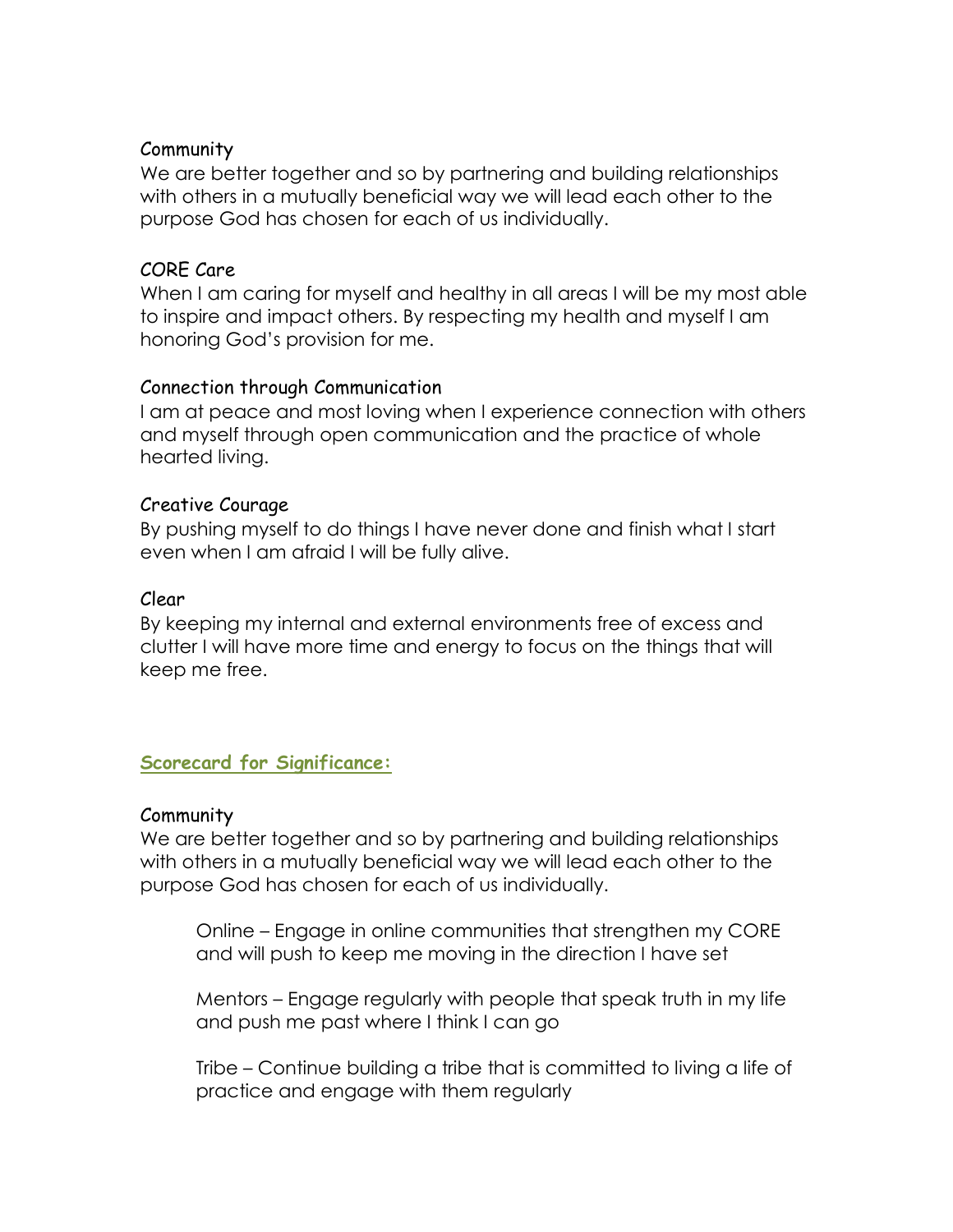### CORE Care

When I am caring for myself and healthy in all areas I will be my most able to inspire and impact others. By respecting my health and myself I am honoring God's provision for me.

Physical – staying physically active and intentional about my nutrition to keep my physical body strong

Soul – taking time for reading, reflecting and writing on things that will keep my soul at ease and moving in a forward direction

Self – making time to do the things that generally give me LIFE

### Connection

I am at peace and most loving when I experience connection with others and myself through open communication and the practice of whole hearted living.

Self – make time to process things that I am learning about myself and having an avenue to reveal them so that I can stay in tune, experience JOY and not give shame a place to take up residence.

Others – Make time to stay in harmony with those that matter most to me. By consciously being aware and intentional to reveal any disconnection I am able to show others this way also

God – Making time to read His word and learn more about the connection that He wants to have with me.

Present – By being present with the one person in front of me I am able to connect with them – eliminate multi tasking (even in my mind) when people are involved.

#### Creative Courage

By pushing myself to do things I have never done and finish what I start even when I am afraid I will be fully alive.

Writing – Practice putting myself out there and working through the process of writing. Creating, clarifying and expanding my voice/message.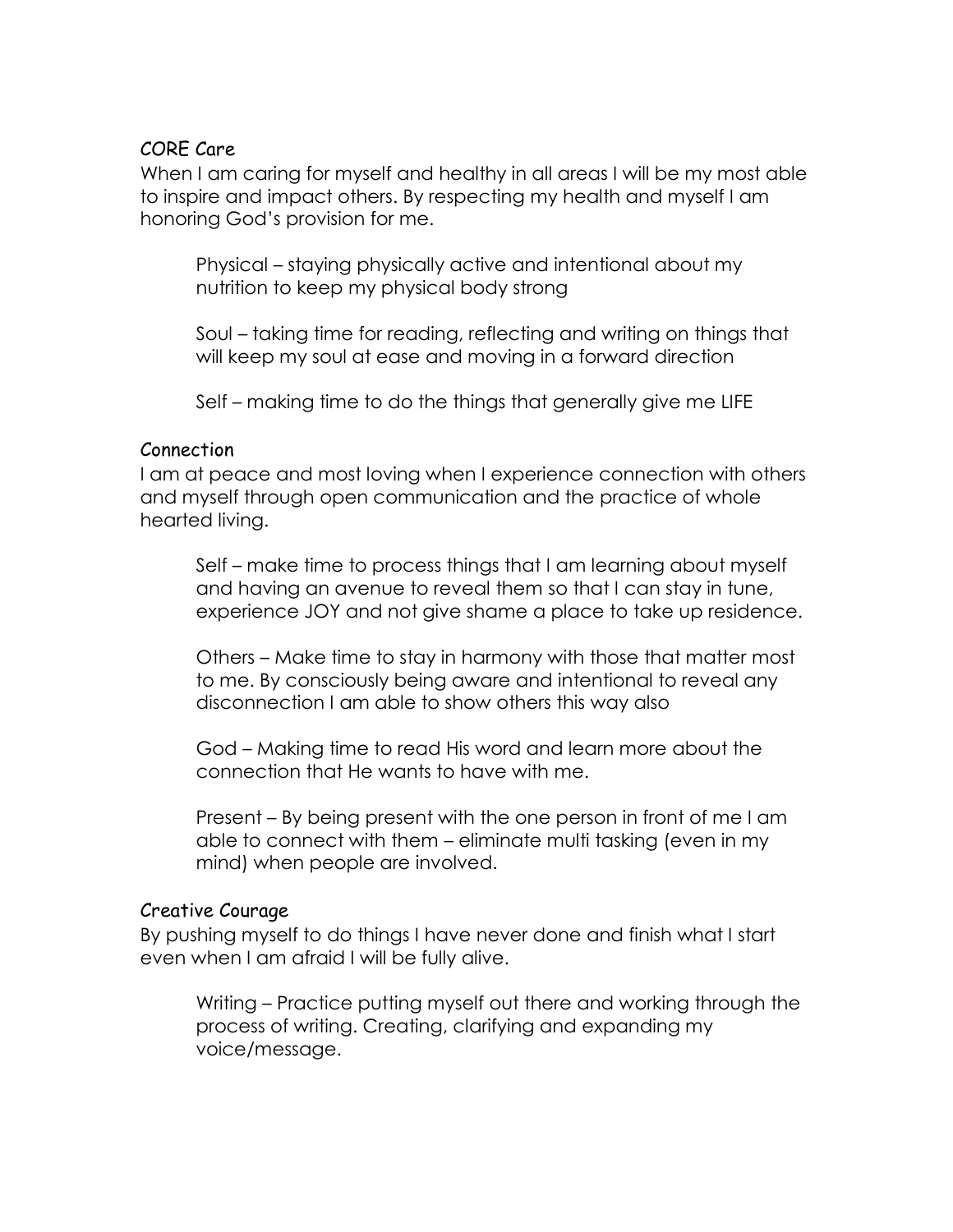Speaking – Actively practice speaking truth to audiences and developing a platform to share my message

Compassion – Seeking out ways to love others in a way that speaks to their heart.

No Box – Act on ideas and engage in conversations that may seem "out of the box" so as to truly "create" the work that I am called to do

#### Clear

By keeping my internal and external environments free of excess and clutter I will have more time and energy to focus on the things that keep me free.

Internal Environment – Keep mind and heart clear of excess so that focus can remain on what is REAL to me

External Environment – Keep my environments clear of excess so that focus can remain on what needs to come out of me

Complete – Finish what I start as to continue to build confidence and learn from the process

## **Six Pack – MY CORE:**

Worldview - What I believe:

God: I believe that God is the creator of all things and wants to be in relationship with each of us so we know how much we are loved.

Grace: I believe all of life is a gift, even the things we as humans see as bad or hard. ALL of it is a gift.

Faith: I believe faith is the space between fear and love that gives us a choice of which way to lean.

Family: I believe that family is the vehicle that God uses to teach and refine us and make us more like Him. Family is where our faith is expanded and our ability to love is increased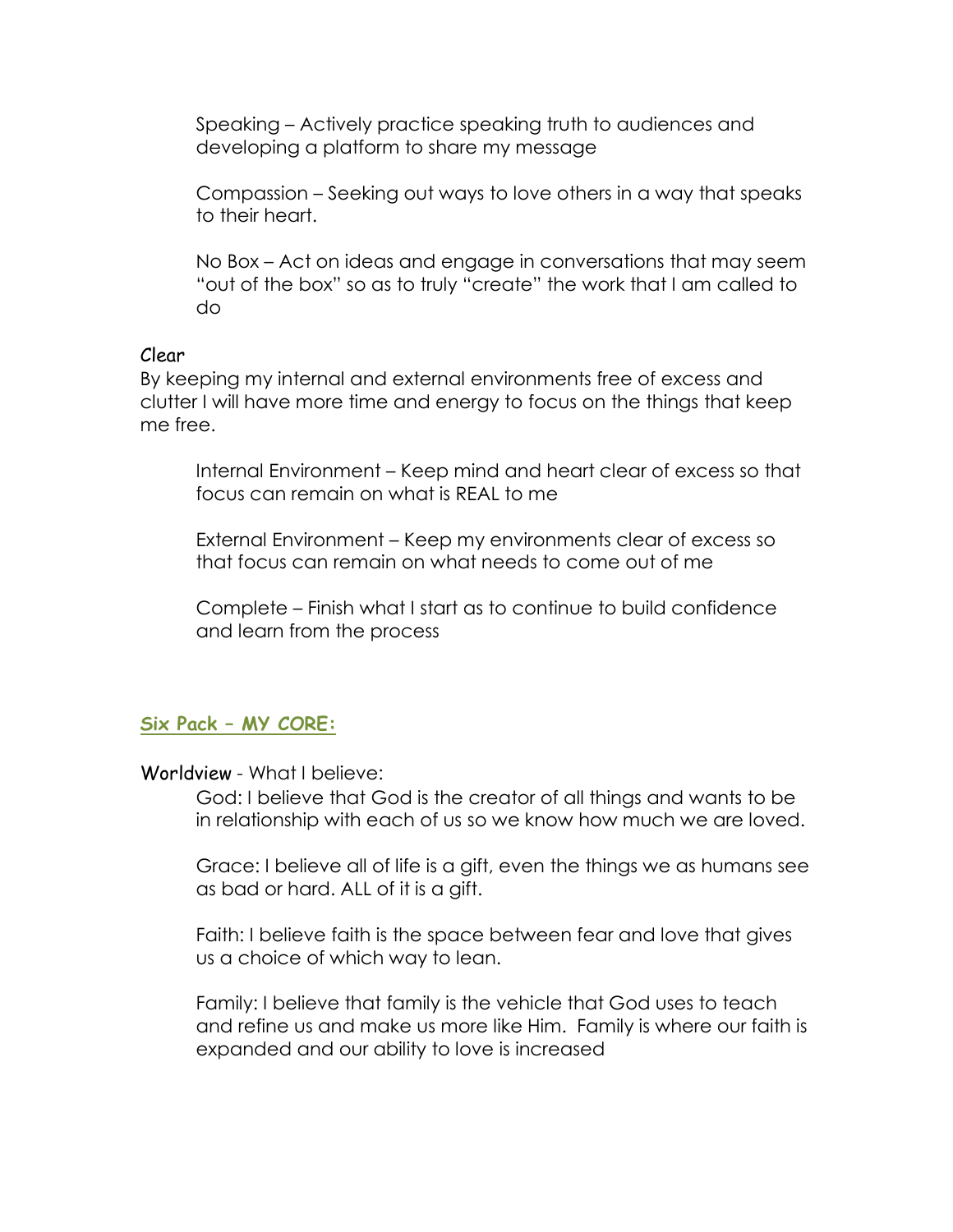Pain: I believe that even the deepest pain also holds blessing and an opportunity to experience intimacy with God in new ways. It offers a wake up call and second chance to connect back to your core and strengthen it in His Presence.

Truth: I believe the truth really will set you free. Not in the worldly sense, but from the internal bondage that not speaking truth can hold you in.

Vulnerability: I believe we gain strength and beauty as well as inspire others when we are most unarmed and raw.

Awareness: I believe that learning the practice of being aware is one of the best things we can do to connect to others and ourselves.

Reflection: I believe there is never ending learning to be gained from each situation if we are willing to reflect on it with the intention of gathering all we can.

Abundance: I believe in abundance; In giving without fear to show grace and mercy to others.

Story: I believe in story. My story can teach and inspire others and the telling of my story can reveal God because it is a portion of His Story.

#### Identity - Who I Am:

I am a daughter of the King who is loved and given value because of who God says I am.

I am a wife that sees only Gods grace, love and provision when I look at my husband. Every day I am in AWE at what we have created with Him in the center.

I am a mother that is learning to embrace the gift of this calling and who desires for her children to know a love beyond understanding and that all of live is Grace.

I am also relationally a daughter, sister and friend that is grateful for all of the love and support that I receive and determined to live a life that says that it is that love that has gotten me to where I am today.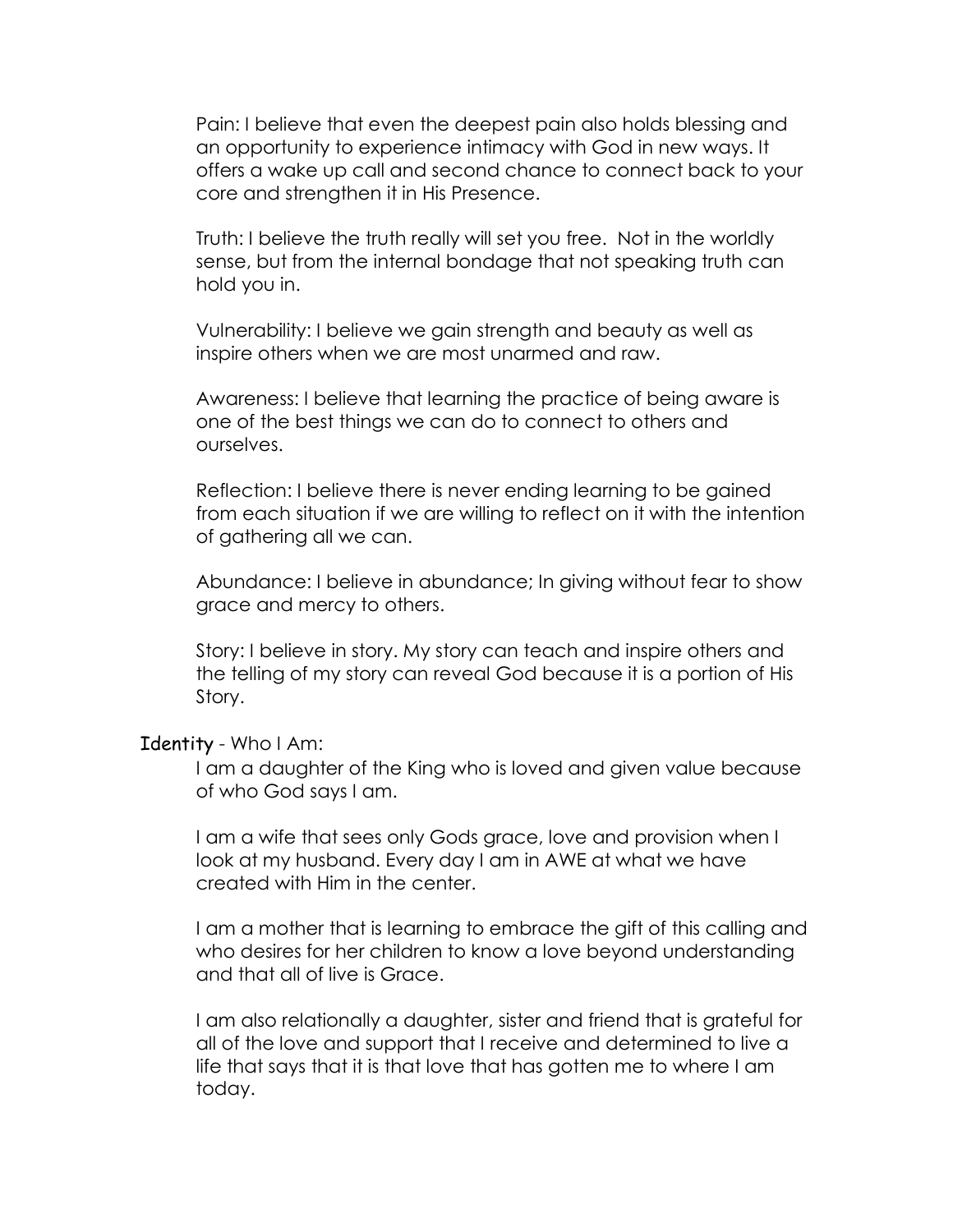I am also a leader who is forgiving, humorous, intentional, creative, encouraging, complex, inspiring, vulnerable, empathetic, driven, strong and courageous.

#### Principles – What I value:

I value God who gives abundantly and loves unconditionally.

I value my husband and the marriage we have created by accepting His Grace.

I value my children who have made me smile and taught me more than I ever thought possible.

I value my family and their constant support of me building my CORE.

I value faith and the things I am allowed to trust in without seeing.

I value spiritual, emotional, and physical health.

I value time and using it to the best of my ability.

I value the journey. I am always practicing and building into who we are and so it is always a work in progress.

I value resources that allow me to learn and grow and resonate with others that are creating.

I value myself because I am God's creation and He does not make mistakes.

I value friendship and community; showing up for each other at all times in creative and loving ways.

I value transformation and doing hard work to become who I am meant to become.

#### Passion – What I love:

I love God and love the relationship I have with Him.

I love my husband and the marriage we have built with our commitment and with His Grace.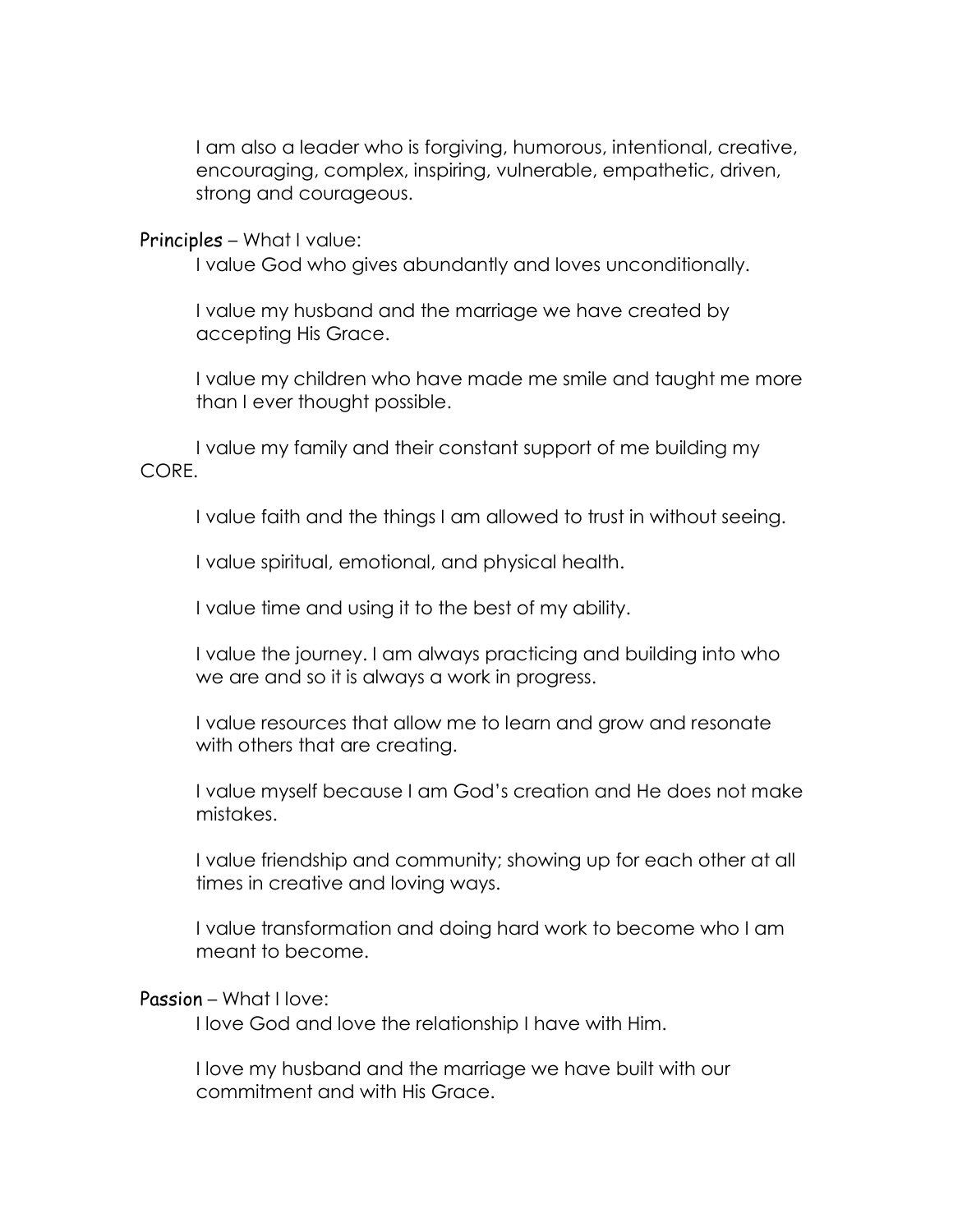I love my boys who love and teach me more than I ever thought possible.

I love my family as a whole; where ever they are is home.

I love my family of origin and am thankful for all they did to give me the life I have had.

I love my friends and how they see the best in me, build me up, and push me to become who I am meant to be.

I love learning more about God and myself and how that learning helps me to understand more about others.

I love living and my love for living at my best is infectious!

I love quiet space in which I am free to "just be" with no responsibility.

I love moving towards holistic health. Emotional, spiritual, and physical.

I love endless possibilities and unlimited potential, which are both guaranteed in Christ.

I love seeing others come into a new awareness of who they are and how much they are loved

#### Purpose – Why I live and work:

I live in thanksgiving to God who has given me life.

I live to reveal and restore hope to people in who God is and His unlimited abilities and love for us.

I live to create a space where people believe in themselves and see the best in them selves, but also where they are encouraged to do the hard work within themselves.

I live to be light in the darkness.

I live to continue on the positive direction of the generations before me…we will always get better.